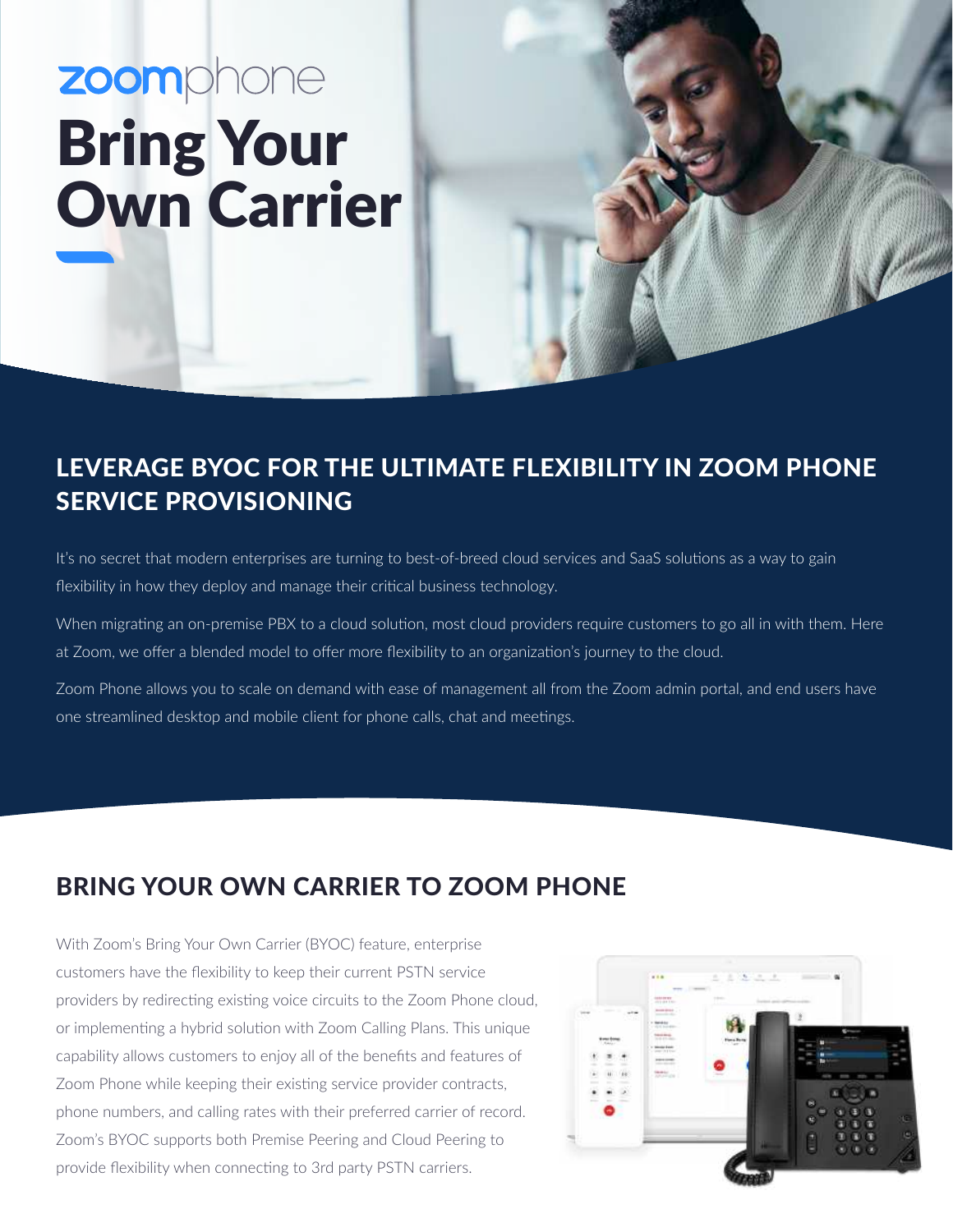## This BYOC approach provides several key benefits to simplify the lives of customers using Zoom's Unified Communications as a Service (UCaaS) platform:



## Easier Migration

When upgrading to Zoom Phone, dial tone still comes from an existing carrier resulting in less risk of service interruption, faster deployments, and less friction when trying to port over large volumes of phone numbers.



## Maximum Flexibility

A common point of contention when migrating is breaking an existing service contract. Enterprises using Zoom Phone can stay on their carrier or migrate to Zoom Calling Plans over time, providing maximum flexibility.

#### Global Support

Any multinational company with locations and employees in another country, even if Zoom doesn't have native service there, can still use Zoom Phone.

## By providing a clear and manageable migration path from an organization's legacy on-premise PBX to a cloud solution, businesses going the BYOC route can:

- Power the Zoom Phone cloud PBX with phone numbers and local PSTN access in virtually any country.
- Consolidate distributed branch offices and users into a single cloud PBX account for improved manageability.
- Maintain existing PSTN service provider contracts and avoid early-termination fees.
- Minimize toll charges by keeping previously negotiated per-minute calling rates.
- Avoid number porting and keep phone numbers with the incumbent carrier.
- Streamlined end-user experience with a single Zoom app for video and voice commmunications

## CONNECTING 3RD PARTY PSTN CARRIERS TO THE ZOOM CLOUD



# ZOON